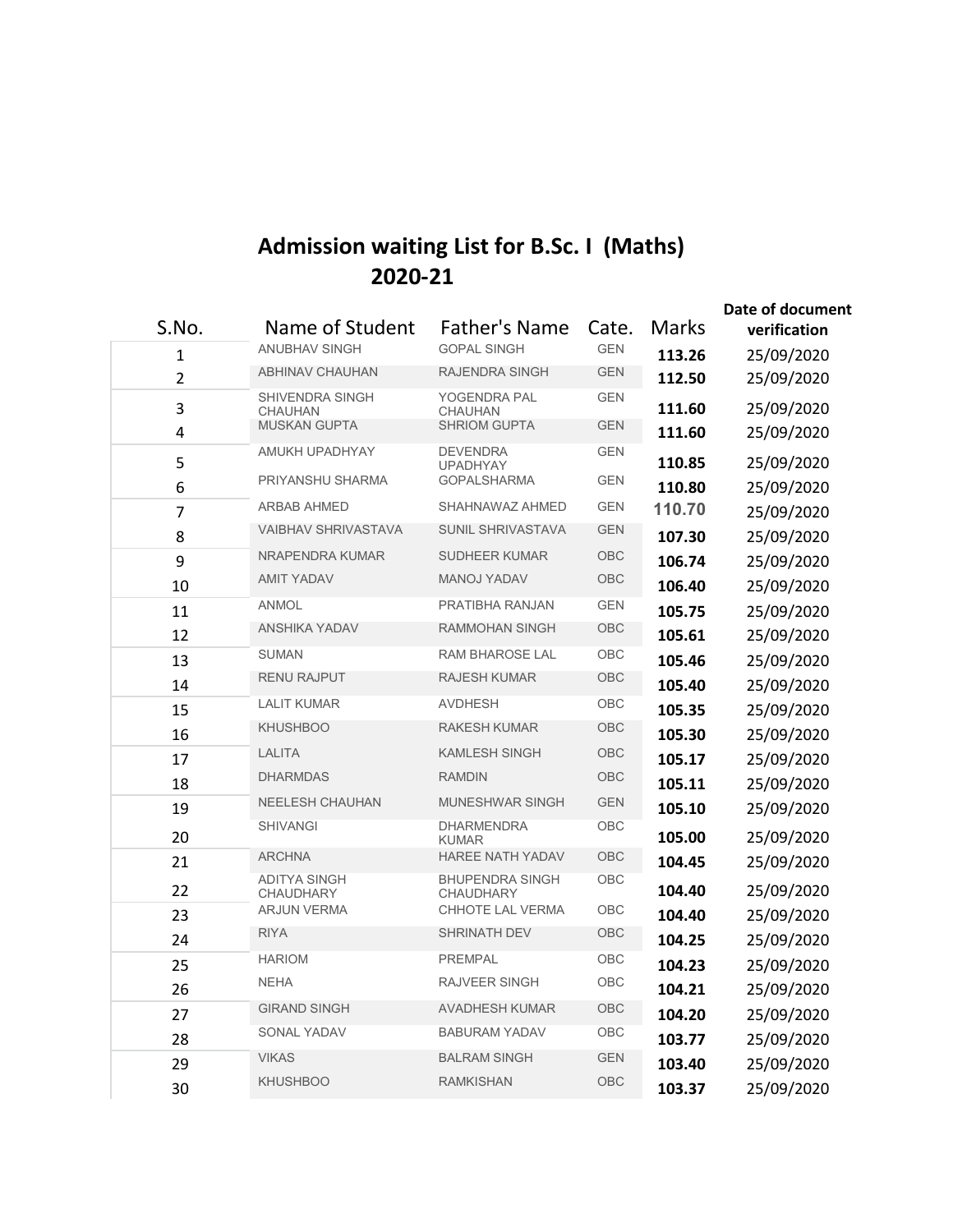| 31 | PRAKSHEP KUMAR        | <b>HARIVILASH SINGH</b>                | OBC         | 103.15 | 25/09/2020 |
|----|-----------------------|----------------------------------------|-------------|--------|------------|
| 32 | <b>DESHRAJ</b>        | <b>AMRIT LAL</b>                       | OBC         | 103.00 | 25/09/2020 |
| 33 | RAJ KUMAR             | <b>JANG BAHADUR</b>                    | OBC         | 102.83 | 25/09/2020 |
| 34 | <b>KEERTI</b>         | SHYAMPAL SINGH                         | OBC         | 102.75 | 25/09/2020 |
| 35 | MOHD. KAIF ANSARI     | <b>ABDUL SALAM</b>                     | OBC         | 102.66 | 25/09/2020 |
| 36 | <b>VIKASH RAJPUT</b>  | RAMESH CHANDRA                         | OBC         | 102.36 | 25/09/2020 |
| 37 | <b>SHIVA</b>          | <b>ASHOK DUBEY</b>                     | <b>GEN</b>  | 102.05 | 25/09/2020 |
| 38 | YOGESH RAJPUT         | DAYA SHANKAR                           | OBC         | 101.68 | 25/09/2020 |
| 39 | NADEEM MUHAMMAD       | AJEEM MUHAMMAD                         | <b>OBC</b>  | 101.48 | 25/09/2020 |
| 40 | <b>OMVEER</b>         | <b>RAM KISHOR</b>                      | OBC         | 101.48 | 25/09/2020 |
| 41 | <b>VIMAL</b>          | <b>KAYAM SINGH</b>                     | OBC         | 101.30 | 26/09/2020 |
| 42 | <b>SHIVANGI</b>       | <b>AMAR SINGH</b>                      | OBC         | 100.58 | 26/09/2020 |
| 43 | <b>NEERAJ</b>         | <b>MALIKHAN SINGH</b>                  | OBC         | 100.55 | 26/09/2020 |
| 44 | MAYANK YADAV          | <b>INAM SINGH</b>                      | OBC         | 100.40 | 26/09/2020 |
| 45 | ANSHUL                | <b>BHAGWAN SINGH</b>                   | OBC         | 100.26 | 26/09/2020 |
| 46 | DEEPENDRA BAGHEL      | <b>JAGDISH CHANDRA</b>                 | OBC         | 99.76  | 26/09/2020 |
| 47 | <b>KULDEEP KUMAR</b>  | <b>SARVESH KUMAR</b>                   | OBC         | 99.45  | 26/09/2020 |
| 48 | <b>AMAN KUMAR</b>     | <b>FATEH SINGH</b>                     | OBC         | 99.16  | 26/09/2020 |
| 49 | <b>DEEPAK KUMAR</b>   | <b>SANTOSH KUMAR</b>                   | OBC         | 99.01  | 26/09/2020 |
| 50 | LAKHMI                | NIRMAL SINGH                           | OBC         | 98.48  | 26/09/2020 |
| 51 | SATYAM PORWAL         | <b>LALIT KUMAR</b><br><b>PORWAL</b>    | <b>GEN</b>  | 98.43  | 26/09/2020 |
| 52 | <b>ANKIT KUMAR</b>    | SURESH CHANDRA                         | OBC         | 98.18  | 26/09/2020 |
| 53 | <b>GURDEV</b>         | <b>KAMLESH SINGH</b>                   | OBC         | 98.08  | 26/09/2020 |
| 54 | SHIWANI BAGHEL        | <b>BHAGWAN DAS</b>                     | OBC         | 98.00  | 26/09/2020 |
| 55 | <b>GULSHAN KUMAR</b>  | <b>GUDDESH KUMAR</b>                   | OBC         | 97.90  | 26/09/2020 |
| 56 | <b>DUSHYANT</b>       | <b>UMESH KUMAR</b>                     | OBC         | 97.38  | 26/09/2020 |
| 57 | <b>RAM KUMAR</b>      | <b>AMRESH KMAR</b>                     | OBC         | 97.28  | 26/09/2020 |
| 58 | <b>SACHIN YADAV</b>   | <b>VIRENDRA SINGH</b>                  | OBC         | 97.15  | 26/09/2020 |
| 59 | SAURABH               | <b>VINOD KUMAR</b>                     | OBC         | 96.60  | 26/09/2020 |
| 60 | <b>AVANEESH KUMAR</b> | <b>MANOJ KUMAR</b>                     | OBC         | 96.56  | 26/09/2020 |
| 61 | <b>SHALU YADAV</b>    | <b>RAKESH YADAV</b>                    | OBC         | 96.50  | 26/09/2020 |
| 62 | <b>ANAMIKA</b>        | <b>ANIL PRAKASH</b>                    | OBC         | 96.33  | 26/09/2020 |
| 63 | SANJEEV KUMAR         | <b>OMPAL SINGH</b>                     | OBC         | 96.33  | 26/09/2020 |
| 64 | <b>ABHISHEK KUMAR</b> | <b>GIRISH CHANDRA</b>                  | <b>GEN</b>  | 96.08  | 26/09/2020 |
| 65 | <b>OMKAR SINGH</b>    | <b>HAKIM SINGH</b>                     | OBC         | 95.95  | 26/09/2020 |
| 66 | MANJU                 | <b>ABADH BIHARI</b>                    | OBC         | 95.89  | 26/09/2020 |
| 67 | <b>ANKIT KUMAR</b>    | <b>GIRJA SHANKAR</b>                   | OBC         | 95.55  | 26/09/2020 |
| 68 | <b>ADITYA KUMAR</b>   | RAM KHILADI                            | ${\sf OBC}$ | 95.53  | 26/09/2020 |
| 69 | <b>MAHAJEET LODHI</b> | <b>BEERENDRA SINGH</b><br><b>LODHI</b> | OBC         | 95.46  | 26/09/2020 |
| 70 | <b>ANKIT SINGH</b>    | NETRA PAL SINGH                        | <b>GEN</b>  | 95.40  | 26/09/2020 |
|    |                       |                                        |             |        |            |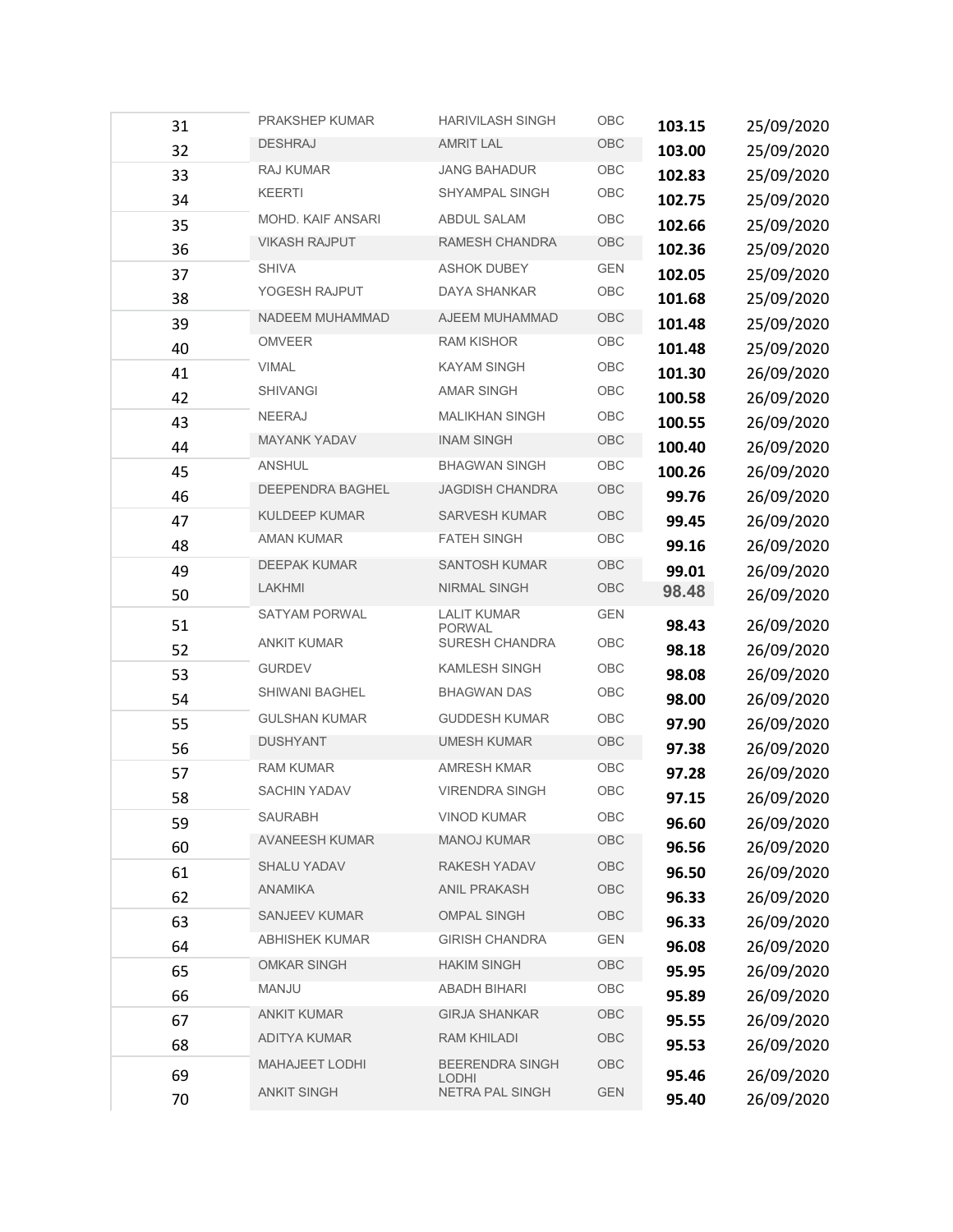| 71         | <b>SADHNA SINGH</b>     | RAJPAL SAVITA                        | OBC        | 95.30          | 26/09/2020               |
|------------|-------------------------|--------------------------------------|------------|----------------|--------------------------|
| 72         | <b>GOVIND JADON</b>     | <b>KAPOOR SINGH</b>                  | <b>GEN</b> | 95.25          | 26/09/2020               |
| 73         | <b>SACHIN KUMAR</b>     | PANCHAM SINGH                        | OBC        | 94.71          | 26/09/2020               |
| 74         | KOMAL                   | <b>GANESH SINGH</b>                  | <b>GEN</b> | 94.70          | 26/09/2020               |
| 75         | <b>SHOBHIT PANDEY</b>   | <b>SUSHIL KUMAR</b>                  | <b>GEN</b> | 94.70          | 26/09/2020               |
| 76         | <b>RISHI</b>            | <b>UDAYVEER SINGH</b>                | OBC        | 94.40          | 26/09/2020               |
| 77         | <b>KHUSHI</b>           | <b>HARIOM JADON</b>                  | <b>GEN</b> | 94.20          | 26/09/2020               |
| 78         | <b>SUMIT SHAKYA</b>     | HARI BABU SHAKYA                     | OBC        | 94.20          | 26/09/2020               |
| 79         | <b>NISHANT</b>          | SONPAL                               | OBC        | 93.90          | 26/09/2020               |
| 80         | <b>VISHANT KUMAR</b>    | <b>GAUTAM SINGH</b>                  | OBC        | 93.73          | 26/09/2020               |
| 81         | <b>LOKENDRA SINGH</b>   | <b>VEERENDRA SINGH</b>               | <b>GEN</b> | 93.12          | 28/09/2020               |
| 82         | <b>ANJALI LAKSHAKAR</b> | PRAMOD KUMAR<br><b>LAKSHAKAR</b>     | OBC        | 92.82          | 28/09/2020               |
| 83         | <b>MOHINI</b>           | MULAYAM SINGH                        | <b>GEN</b> | 92.66          | 28/09/2020               |
| 84         | <b>PARAM RAJ SENGAR</b> | <b>SANJAY SINGH</b>                  | <b>GEN</b> | 92.65          | 28/09/2020               |
| 85         | <b>GITA</b>             | <b>BRIJ BIHARI</b>                   | OBC        | 92.46          | 28/09/2020               |
| 86         | <b>KRISHAN KANT</b>     | <b>DEVENDRA SINGH</b>                | OBC        | 92.20          | 28/09/2020               |
| 87         | RAHUL KUMAR             | <b>RAJESH KUMAR</b>                  | OBC        | 92.13          | 28/09/2020               |
| 88         | <b>MOHD FAEZ HUSAIN</b> | SYED SADAQAT<br><b>HUSAIN</b>        | <b>GEN</b> | 91.90          | 28/09/2020               |
| 89         | <b>SHIV KANT</b>        | NARENDRA KUMAR                       | OBC        | 91.75          | 28/09/2020               |
| 90         | <b>HEMA</b>             | <b>AJIT KUMAR</b>                    | OBC        | 91.71          | 28/09/2020               |
| 91         | KHUSHI                  | DEVENDRA SINGH                       | <b>GEN</b> | 91.70          | 28/09/2020               |
| 92         | <b>DEEPAK KUMAR</b>     | <b>MANSHARAM</b>                     | OBC        | 91.56          | 28/09/2020               |
| 93         | <b>TAMANNA YADAV</b>    | PRAVEEN YADAV                        | OBC        | 91.30          | 28/09/2020               |
| 94         | <b>MOHIT SHARMA</b>     | YOGENDRA SHARMA                      | <b>GEN</b> | 90.06          | 28/09/2020               |
| 95         | <b>SANDEEP KUMAR</b>    | <b>RAMJILAL</b>                      | OBC        | 89.45          | 28/09/2020               |
| 96         | <b>ABHISHEK KUMAR</b>   | ANIL KUMAR                           | OBC        | 89.35          | 28/09/2020               |
| 97         | PAVAN KUMAR             | ABBAL SINGH                          | OBC        | 88.99          | 28/09/2020               |
| 98         | <b>NIKHIL</b>           | <b>RAM BABU</b>                      | OBC        | 88.80          | 28/09/2020               |
| 99         | SHAHWAZ KHAN            | <b>NIYAB BABU</b>                    | OBC        | 87.95          | 28/09/2020               |
| 100        | SNEHA JHA               | <b>GANGA PRASAD JHA</b>              | OBC        | 87.10          | 28/09/2020               |
| 101        | RAJEET SINGH            | SANTOSH KUMAR                        | OBC        | 87.08          | 28/09/2020               |
| 102        | <b>SHIVKANT</b>         | <b>DHARAMVEER</b>                    | OBC        | 86.60          | 28/09/2020               |
| 103        | <b>NIKETAN</b>          | <b>UMESH CHANDRA</b>                 | OBC        | 85.98          | 28/09/2020               |
| 104        | <b>UMA</b>              | <b>MR. SARVESH</b><br><b>KUMAR</b>   | OBC        | 85.90          | 28/09/2020               |
| 105        | <b>NISHANT KUMAR</b>    | <b>RAJESH KKUMAR</b>                 | OBC        | 85.11          | 28/09/2020               |
| 106        | <b>ANMOL SINGH</b>      | <b>RAKESH KUMAR</b>                  | OBC        | 85.00          | 28/09/2020               |
| 107        | <b>AJAY RATHOR</b>      | DHARMENDRA                           | OBC        | 83.97          | 28/09/2020               |
|            | SHATRUGHAN SINGH        | <b>RATHOR</b><br><b>MAHESH SINGH</b> | <b>GEN</b> |                |                          |
| 108<br>109 | PARUL YADAV             | SUDHEER YADAV                        | OBC        | 83.35<br>82.70 | 28/09/2020               |
| 110        | <b>ABHISHEK KUMAR</b>   | SHEELENDRA                           | OBC        | 82.20          | 28/09/2020<br>28/09/2020 |
|            |                         |                                      |            |                |                          |